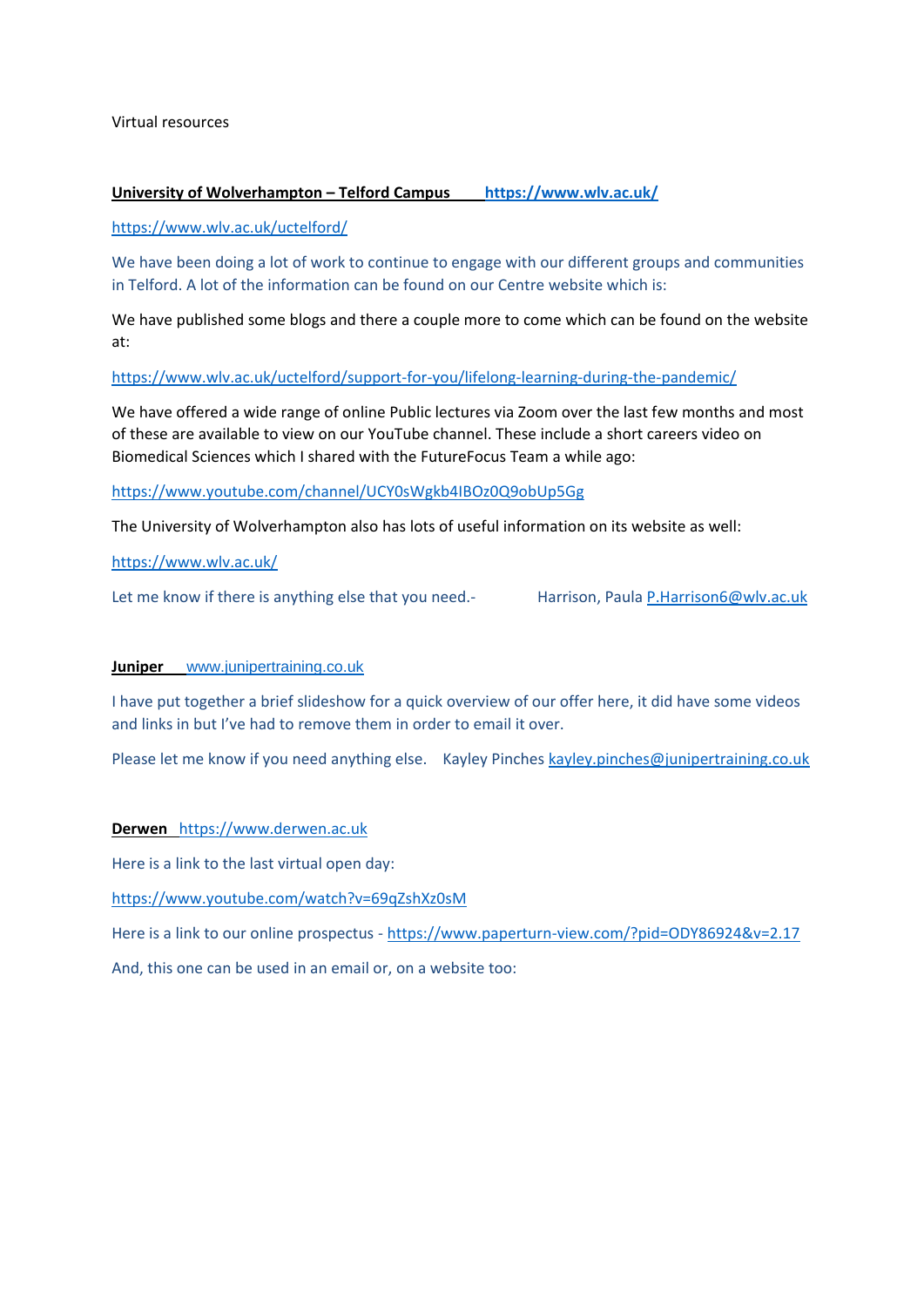

We can send out hard copy prospectuses by request too – anyone who would like one please ask them to contact me.

# **Admissions Enquiries / Expressions of interest**

Derwen College is welcoming residential and day placement applications for 2021 and beyond. Those wishing to express interest in doing so are asked to complete and return the form on the link below to [admissions@derwen.ac.uk.](mailto:admissions@derwen.ac.uk) Upon receipt, a member of the team will contact to advise further on the admissions process:

<https://www.derwen.ac.uk/wp-content/uploads/2020/03/AdmissionsEnquiryForm2020.pdf>

# **Website**

<https://www.derwen.ac.uk/>

Admissions page –

<https://www.derwen.ac.uk/about-derwen/admissions/>

### **Social Media**

Keep up to date with current information, events and news on:

Facebook - <https://www.facebook.com/DerwenCollege>

Twitter - <https://twitter.com/home?lang=en-gb>

Instagram - <https://www.instagram.com/derwencollege/>

**Contact**

The Admissions Team:

[admissions@derwen.ac.uk](mailto:admissions@derwen.ac.uk)

01691 661234 (401)

Derwen College, Whittington Road, Gobowen, Near Oswestry, Shropshire, SY11 3JA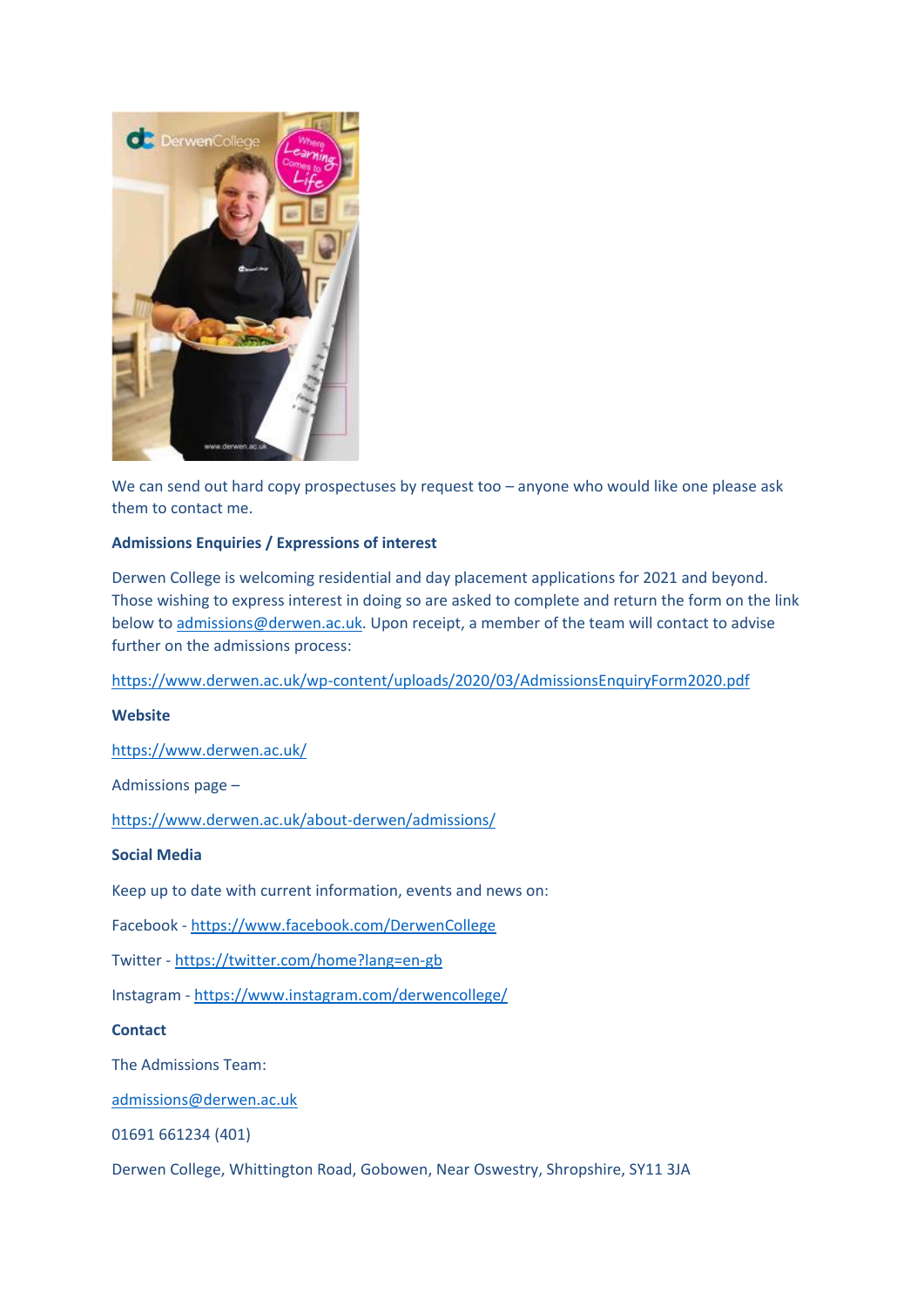### **Virtual Open Days**

Link to our summer one here - <https://youtu.be/69qZshXz0sM>

Our next open day will be on Saturday 17<sup>th</sup> October – further details will be released soon. Again, anyone interested can leave their details to receive updates on this.

Amy Snow [amy.snow@derwen.ac.uk](mailto:amy.snow@derwen.ac.uk)

### **Harper Adams <https://www.harper-adams.ac.uk/>**

Please see our youtube link to our 10.30 minute video which gives your students an overview of Harper Adams University <https://www.youtube.com/watch?v=ZaQEE2Lno2A>

Nicola Davies [ndavies@harper-adams.ac.uk](mailto:ndavies@harper-adams.ac.uk)

**South Staffordshire College** [https://www.southstaffs.ac.uk](https://www.southstaffs.ac.uk/)

Please find attached our SEND info brochure and an info flyer on our supported internship programmes.

I have also attached a link to our Futures Facebook and college website/social media for those who are interested in seeing what we do and are currently doing with our learners during this time.

<https://www.facebook.com/FuturesatSSC>

<https://www.facebook.com/SouthStaffordshireCollege>

<https://www.southstaffs.ac.uk/courses/sldd/>

Here is also a link to their virtual event which happened the 3<sup>rd</sup> June There were tons of sessions on offer throughout the day which gave all the information you need to know about going to college. The different sessions that were on offer are listed below, along with a time-stamp that will take you to the relevant section of the video:

- Watch the session of your choice by clicking below:
- [14:04](https://www.youtube.com/watch?v=tFT55V0to-c&t=844s) Supported Learning
- [59:05](https://www.youtube.com/watch?v=tFT55V0to-c&t=3545s) Animal Care, Vet Nursing & Equine
- [1:44:00](https://www.youtube.com/watch?v=tFT55V0to-c&t=6240s) Landbased and Countryside
- [2:30:34](https://www.youtube.com/watch?v=tFT55V0to-c&t=9034s) Creative
- [3:30:34](https://www.youtube.com/watch?v=tFT55V0to-c&t=12634s) General information from our Learner Services team
- [4:13:57](https://www.youtube.com/watch?v=tFT55V0to-c&t=15237s) Engineering, Electrical and Mechanics
- [4:59:38](https://www.youtube.com/watch?v=tFT55V0to-c&t=17978s) Hair, Beauty & Catering
- [5:44:08](https://www.youtube.com/watch?v=tFT55V0to-c&t=20648s) Construction & Trades
- [6:29:39](https://www.youtube.com/watch?v=tFT55V0to-c&t=23379s) Early Years & Health & Social Care
- [7:14:10](https://www.youtube.com/watch?v=tFT55V0to-c&t=26050s) Digital, IT & Business
- [7:59:33](https://www.youtube.com/watch?v=tFT55V0to-c&t=28773s) Sport, Public Services & Travel
- [8:44:36](https://www.youtube.com/watch?v=tFT55V0to-c&t=31476s) Access to HE & Higher Education
- [9:29:15](https://www.youtube.com/watch?v=tFT55V0to-c&t=34155s) Adult courses and Distance Learning

https://www.youtube.com/watch?v=tFT55V0to-c&feature=youtu.be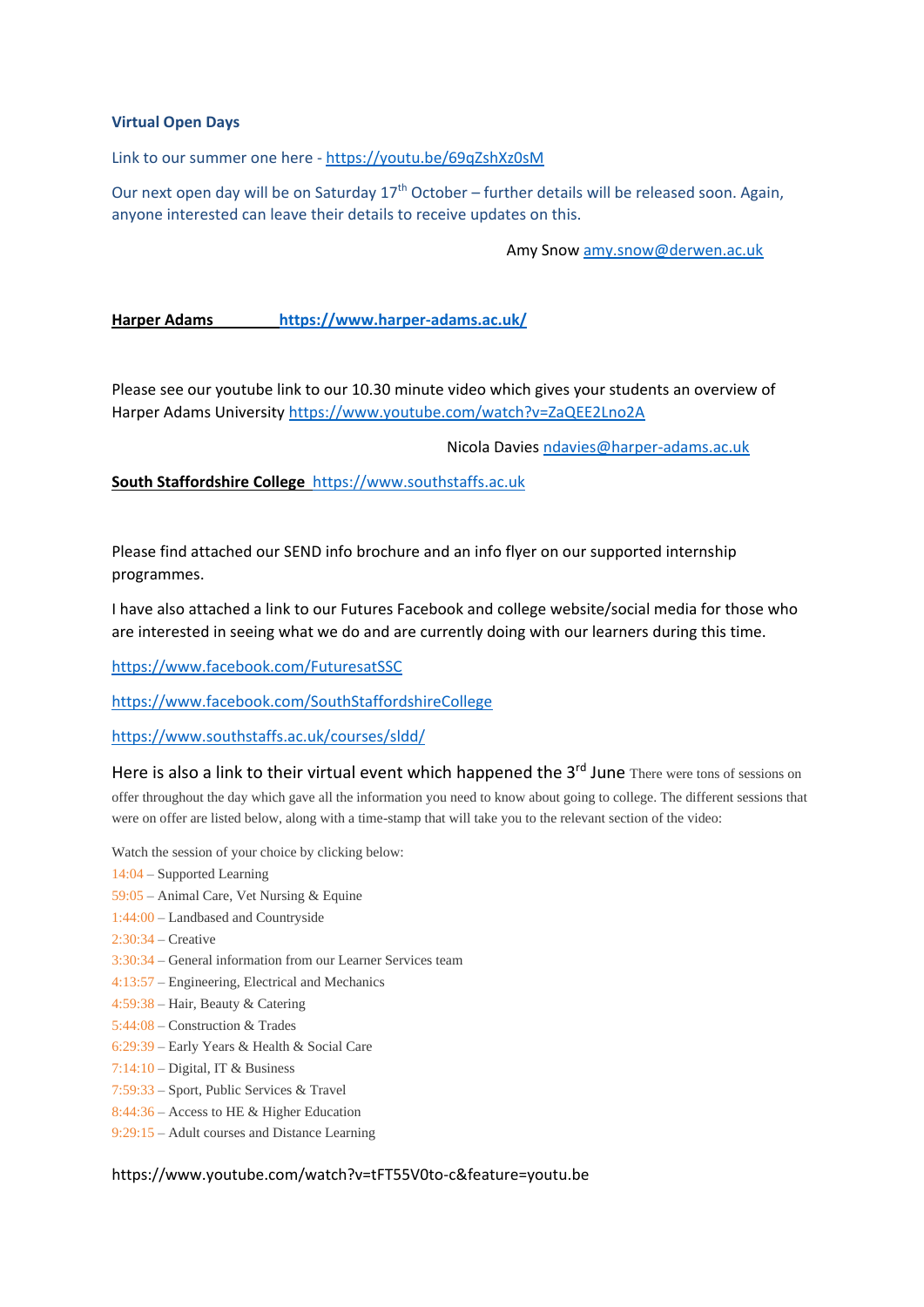**Telford College** [https://www.telfordcollege.ac.uk](https://www.telfordcollege.ac.uk/)

Jakes College Journey - <https://www.youtube.com/watch?v=iQ07Pty3cd0>

Foundation & High Needs Provision - <https://www.youtube.com/watch?v=7aN9JT5uG9I>

Vocational Courses - [https://www.youtube.com/watch?v=\\_LuXbLBLSRs](https://www.youtube.com/watch?v=_LuXbLBLSRs)

**[https://www.telfordcollege.ac.uk/courses/full-time/foundation.](https://www.telfordcollege.ac.uk/courses/full-time/foundation)** 

**[https://www.telfordcollege.ac.uk/wp-content/uploads/2020/03/SEND-BROCHURE-2](https://www.telfordcollege.ac.uk/wp-content/uploads/2020/03/SEND-BROCHURE-2-compressed.pdf) [compressed.pdf](https://www.telfordcollege.ac.uk/wp-content/uploads/2020/03/SEND-BROCHURE-2-compressed.pdf)**

Telford College have launched a virtual open event which will be accessible via the below link until the end of the summer

Here is the link - <https://www.telfordcollege.ac.uk/virtual-open-event/>

Alice Withers (Staff) [Alice.Withers@telfordcollege.ac.uk](mailto:Alice.Withers@telfordcollege.ac.uk)

Natasha Careless (Staff[\) Natasha.Careless@telfordcollege.ac.uk](mailto:Natasha.Careless@telfordcollege.ac.uk)

**Walford College** [https://www.nsc.ac.uk](https://www.nsc.ac.uk/)

Here's the main link to their YouTube page and from this you can then open the individual areas videos

<https://www.youtube.com/user/1WNSC>

We have a virtual Assembly presentation available here - [https://www.youtube.com/watch?v=ndd0hC\\_Do8g&ab\\_channel=NorthShropshireCollege](https://www.youtube.com/watch?v=ndd0hC_Do8g&ab_channel=NorthShropshireCollege)

Then this is the playlist for our Virtual Open Events, with the various individual sessions available for different courses

- [https://www.youtube.com/watch?v=sNQf38lTirw&list=PLhofbmTJMs0BEDQatuGOkuyw7e6B8fcSl](https://www.youtube.com/watch?v=sNQf38lTirw&list=PLhofbmTJMs0BEDQatuGOkuyw7e6B8fcSl&ab_channel=NorthShropshireCollege) [&ab\\_channel=NorthShropshireCollege](https://www.youtube.com/watch?v=sNQf38lTirw&list=PLhofbmTJMs0BEDQatuGOkuyw7e6B8fcSl&ab_channel=NorthShropshireCollege) David Hargest [HargestD@hlcollege.ac.uk](mailto:HargestD@hlcollege.ac.uk)

**County Training** [https://www.ctapprenticeships.co.uk](https://www.ctapprenticeships.co.uk/)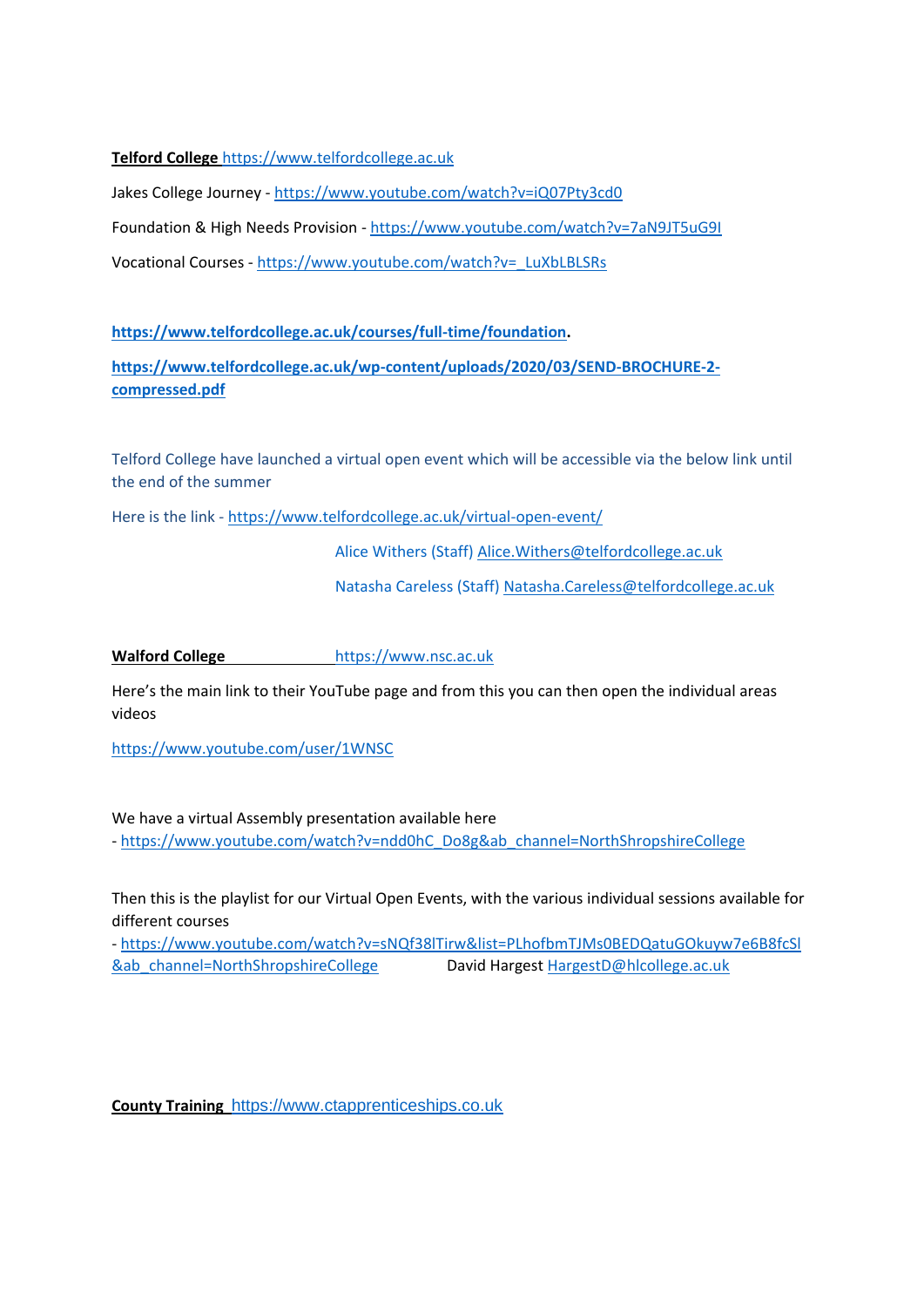Please find below County Training's link details for the event tomorrow. I have put up a video about our SEN offer on Youtube and there is also a video about our general offer. I hope this is all ok, it is a huge learning curve!

[www.ctapprenticeships.co.uk](http://www.ctapprenticeships.co.uk/) <https://www.facebook.com/countytraining> <https://twitter.com/CountyTraining/> <https://www.youtube.com/channel/UCJXxkfmDAiQVB56l6mvmaeg/>

Laura Milatos [MilatosL@hlcollege.ac.uk](mailto:MilatosL@hlcollege.ac.uk)

**Shrewsbury College Group** [https://www.scg.ac.uk](https://www.scg.ac.uk/)

**Newcastle and Stafford Group** <https://nscg.ac.uk/newcastle-campus>

<https://nscg.ac.uk/stafford-campus>

All information is on the website. Anyone with any support/welfare or financial support queries is welcome to email help.stafford@nscg.ac.uk

Charlotte Leighto[n charlotte.leighton@nscg.ac.uk](mailto:charlotte.leighton@nscg.ac.uk)

**Landau** [https://www.landau.co.uk](https://www.landau.co.uk/)

**Nova** [www.novatraining.co.uk](http://www.novatraining.co.uk/)

From the main link you have provided on the main page there are virtual introductions.

There are videos for high needs and supported internships provided.

Matthew Lawson [Matthew.Lawson@novatraining.co.uk](mailto:Matthew.Lawson@novatraining.co.uk)

**Qube** [https://www.qube-learning.co.uk](https://www.qube-learning.co.uk/)

**Coaching Connexions** [https://www.coachingconnexions.co.uk](https://www.coachingconnexions.co.uk/)

**Crossbar** [https://www.crossbarcoaching.com](https://www.crossbarcoaching.com/)

**Mencap** [https://www.mencap.org.uk](https://www.mencap.org.uk/)

**Severndale and Future's** [www.severndaleschool.org](http://www.severndaleschool.org/)

**Wolverhampton Vocational centre** [https://www.wvtc.org.uk](https://www.wvtc.org.uk/)